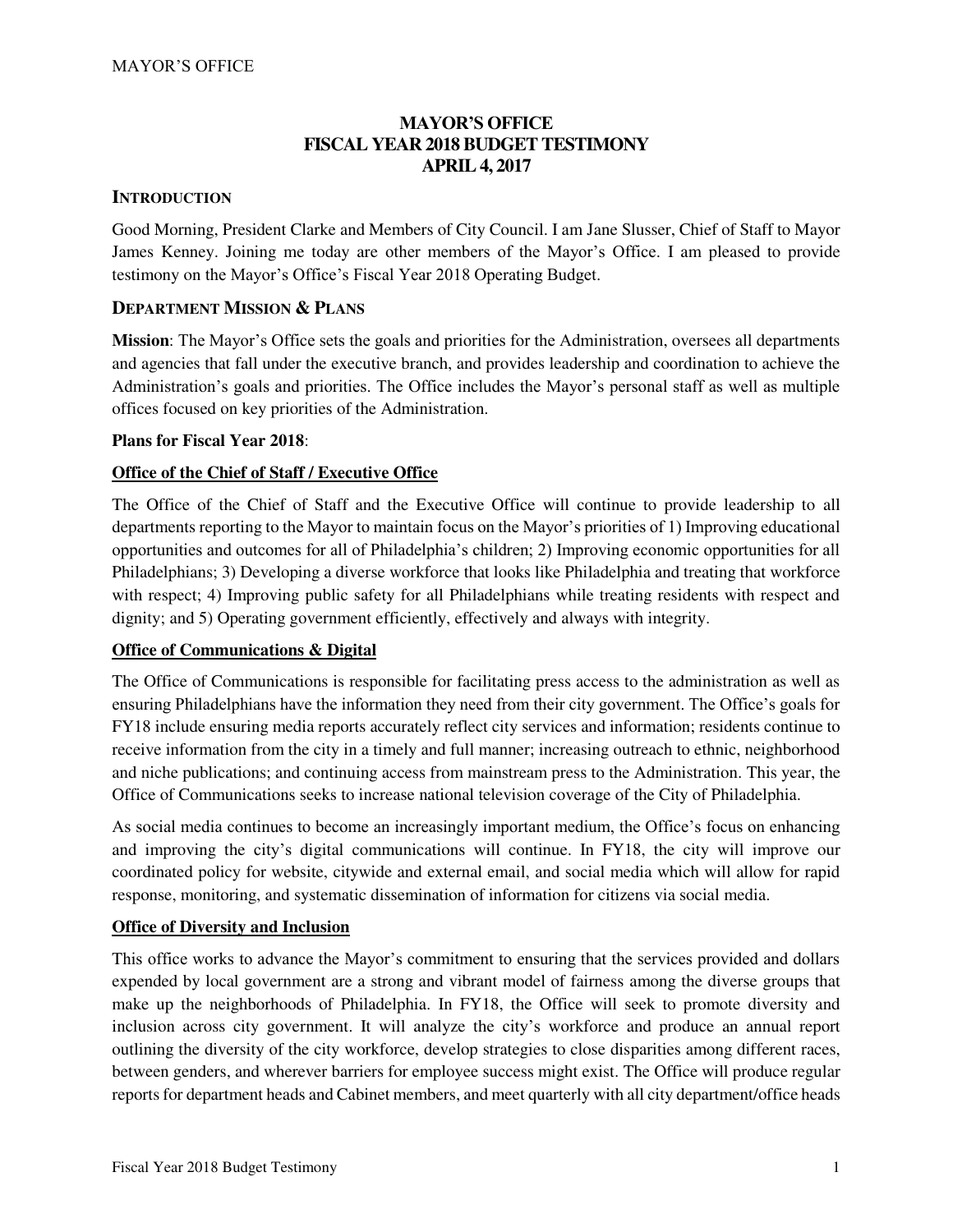and evaluate their participation in the Mayor's program to increase opportunities for racial and ethnic minorities. With the support of a Training Coordinator, the Office will build on our training program this year adding additional inclusion trainings to departmental leadership.

In addition to the overall work of the Office of Diversity and Inclusion, the department will use two of its divisions, the Office of LGBT Affairs and the Mayor's Commission on People with Disabilities, to reach a better understanding of how the city government can better reflect and serve those communities. The Office will develop a program that expands the city's services to people with disabilities that is consistent with the Americans with Disabilities Act. Additionally, the Office will host monthly meetings with the Mayor's Commission on People with Disabilities and Commission of LGBT Affairs and assure that meetings have strategically based outcomes.

Under Executive Order 03-12, as amended, the Deputy Commerce Director for the Office of Economic Opportunity reports to the Commerce Director and the Chief Diversity & Inclusion Officer. This collaborative oversight, which occurs regularly, has better enabled OEO to strategically refine its goals and consider alternative means of addressing them.

Finally, the Office of Diversity & Inclusion is playing a lead role in drafting a racial equity plan. Philadelphia is the recipient of a racial equity grant designed to assist government to determine which of its programs and policies, subconscious or conscious, have resulted in a racially inequitable impact upon communities of color. Following verification, by using a racial equity tool, governmental leaders together with an invested community have the challenge of adjusting or altering existing programs so that more equitable results occur. To date, we have trained well over 200 people and have undertaken three initiatives on how to build a more equitable government. The long-term goal is to shine a racial equity lens on most government programs. The Office is excited that we have the opportunity to lead this effort and look forward to working with all departments of government in the coming year.

## **Office of the Chief Integrity Officer**

The Office of the Chief Integrity Officer – which has jurisdiction over departments, offices and agencies within the Executive Branch – upholds the public's trust by ensuring that the city operates with fairness and integrity, uncompromised by conflicts of interest, political affiliation, favoritism, or other unfair considerations. Its responsibilities include protecting the integrity of city operations, preventing potential wrongdoing by identifying and monitoring compliance risk, giving advice and support to city employees, providing oversight and support to city departments, educating and coordinating training with City agencies, and ensuring transparency.

In FY18, the Chief Integrity Officer will be focused on ensuring that all taxpayer dollars are spent smartly. The Chief Integrity Officer plans to work with other partners in the administration to ensure accountability for three of the Kenney administration's signature initiatives funded by the Philadelphia Beverage Tax: Rebuild, pre-K and Community Schools. The Office will continue to provide regular guidance and advice to city employees in the Executive Branch, vendors and the public on various ethics-related matters. The Office will focus on the following goals for FY18: increasing participation of city Employees in its annual Integrity Week programming (November 2017) and ensuring 100% participation by all senior administration employees in required annual ethics trainings and in timely filings of financial disclosure statements.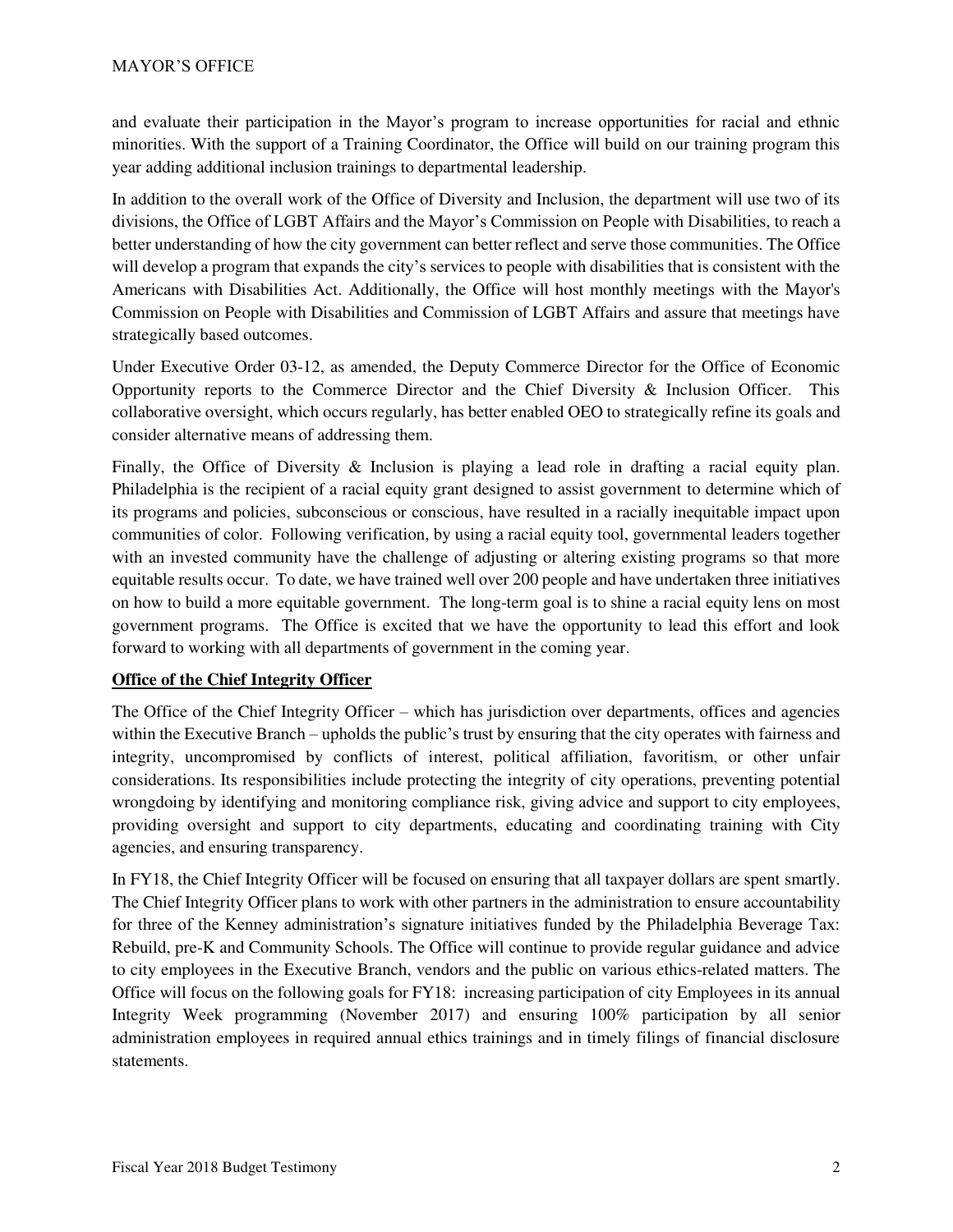#### **Office of Policy, Legislation and Intergovernmental Affairs**

The Office of Policy, Legislation and Intergovernmental Affairs' mission is to maintain the Mayor's overall priorities, ensure the policy and legislative priorities of the Mayor are organized, well-researched, and implemented either through legislative or administrative action, and the City maintains positive relationships with local, state and federal partners. The Office will work with the Mayor to set legislative and policy priorities, and work towards their implementation. Additionally, the Office will partner with City Council to better coordinate the legislative process and help assure that important issues are given the support necessary to pass effective legislation and implement best practices.

In FY18, the Office will oversee Mayor Kenney's major priorities and ensure that departments are on track for reaching the Mayor's six month and yearly goals. Over the next five years, this office will continue to find ways to support the Mayor's initiatives with City Council. The Office will work to ensure that the City maintains positive relationships with state and federal partners through bi-monthly calls with the Governor's Office and other policy and legislative offices in both the Commonwealth and Federal governments.

## **Office of Public Engagement**

The Office of Public Engagement (OPE) serves as an effective conduit between the community and city government by connecting residents to resources across government so all communities can thrive. The OPE is an integral part of making the two-way street with city government and the community a tangible part of the road to prosperity for all Philadelphians, regardless of their zip code. The OPE oversees several of the Mayor's offices and commissions, including the Youth Commission, Office of Black Male Engagement (which includes President Obama's My Brother's Keeper Initiative and oversees the Mayor's Commission on African American Males), the Millennial Advisory Board, and the Philadelphia Commission for Women. In FY18, the Office will assure that each board and commission has a monthly meeting and posts public meeting minutes, and will produce annual reports from all boards and commissions under the Office of Public Engagement. This year, we will restructure the Youth Commission as the Office of Youth Engagement to reflect its expanded role of continuing to oversee the Youth Commission, to have oversight of the new Millennial Advisory Committee, and to build a more robust Fun Safe Philly Summer program. The Office of Black Male Engagement will work to solidify the leadership structure (Milestones 1-6) of My Brother's Keeper Philly and create a data dashboard to provide the public with a snapshot of how men and boys of color in the city of Philadelphia fare in challenge areas identified by our MBK Philly milestones. The Women's Commission will annually produce the State of Women and Girls in Philadelphia Report.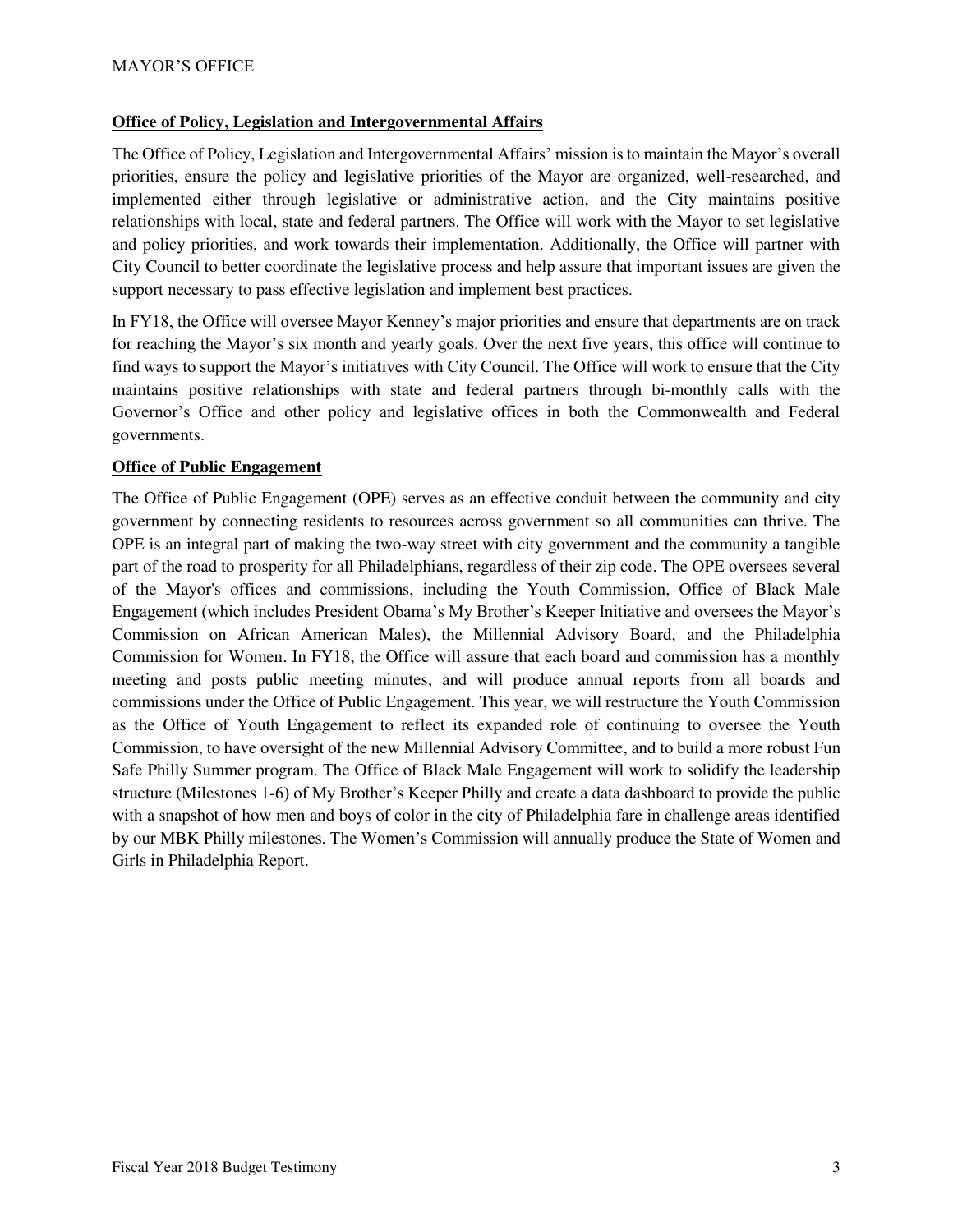# **BUDGET SUMMARY & OTHER BUDGET DRIVERS**

| <b>Staff Demographics Summary (as of December 2016)</b> |           |          |           |           |  |  |
|---------------------------------------------------------|-----------|----------|-----------|-----------|--|--|
|                                                         | Total     | Minority | White     | Female    |  |  |
| Number of Full-Time Staff                               | 41        | 24       | 17        | 23        |  |  |
| Number of Civil Service-Exempt Staff                    | 41        | 24       | 17        | 23        |  |  |
| Number of Executive Staff (deputy)<br>level and above)  | 19        | 9        | 10        | 10        |  |  |
| Average Salary, Full-Time Staff                         | \$82,959  | \$68,909 | \$102,794 | \$84543   |  |  |
| Average Salary, Civil Service-Exempt<br>Staff           | \$82,959  | \$68,909 | \$102,794 | \$84543   |  |  |
| Average Salary, Executive Staff                         | \$114,863 | \$96.811 | \$131.111 | \$115,900 |  |  |
| Median Salary, Full-Time Staff                          | \$80,000  | \$64,150 | \$95,000  | \$82,800  |  |  |
| Median Salary, Civil Service-Exempt<br>Staff            | \$80,000  | \$64,150 | \$95,000  | \$82,800  |  |  |
| Median Salary, Executive Staff                          | \$100,000 | \$90,000 | \$131,925 | \$100,000 |  |  |

| <b>Employment Levels (as of December 2016)</b> |                 |          |
|------------------------------------------------|-----------------|----------|
|                                                | <b>Budgeted</b> | Filled   |
| Number of Full-Time Positions                  |                 | 41       |
| Number of Part-Time Positions                  |                 |          |
| Number of Civil-Service Exempt Positions       | 44              | 41       |
| Number of Executive Positions                  | 19              | 19       |
| Average Salary of All Full-Time Positions      | \$79,496        | \$82.959 |
| Median Salary of All Full-Time Positions       | \$75,000        |          |

| <b>General Fund Financial Summary by Class</b> |                |                    |                |                |                |                  |
|------------------------------------------------|----------------|--------------------|----------------|----------------|----------------|------------------|
|                                                | FY16 Original  | FY16 Actual        | FY17 Original  | FY17 Estimated | FY18 Proposed  | Difference:      |
|                                                | Appropriations | <b>Obligations</b> | Appropriations | Obligations    | Appropriations | <b>FY18-FY17</b> |
| Class 100 - Employee Compensation              | \$3,941,124    | \$3,960,415        | \$3,742,849    | \$3,790,958    | \$3,735,550    | $(\$55,408)$     |
| Class 200 - Purchase of Services               | \$1,040,336    | \$950,822          | \$464,046      | \$503,680      | \$703,046      | \$199,366        |
| Class 300 - Materials and Supplies             | \$47,774       | \$33,284           | \$51,854       | \$51,854       | \$53,154       | \$1,300          |
| Class 400 - Equipment                          | \$2,391        | \$0                | \$2,391        | \$2,391        | \$2,391        | \$0              |
| Class 500 - Contributions                      | \$382,076      | \$382,076          | \$0            | \$0            | \$0            | \$0              |
| Class 700 - Debt Service                       | \$0            | \$0                | \$0            | \$0            | \$0            | \$0              |
| Class 800 - Payment to Other Funds             | \$0            | \$0                | \$0            | \$0            | \$0            | \$0              |
| Class 900 - Advances/Misc. Payments            | \$0            | \$0                | \$0            | \$0            | \$0            | \$0              |
|                                                | \$5,413,701    | \$5,326,597        | \$4,261,140    | \$4,348,883    | \$4,494,141    | \$145,258        |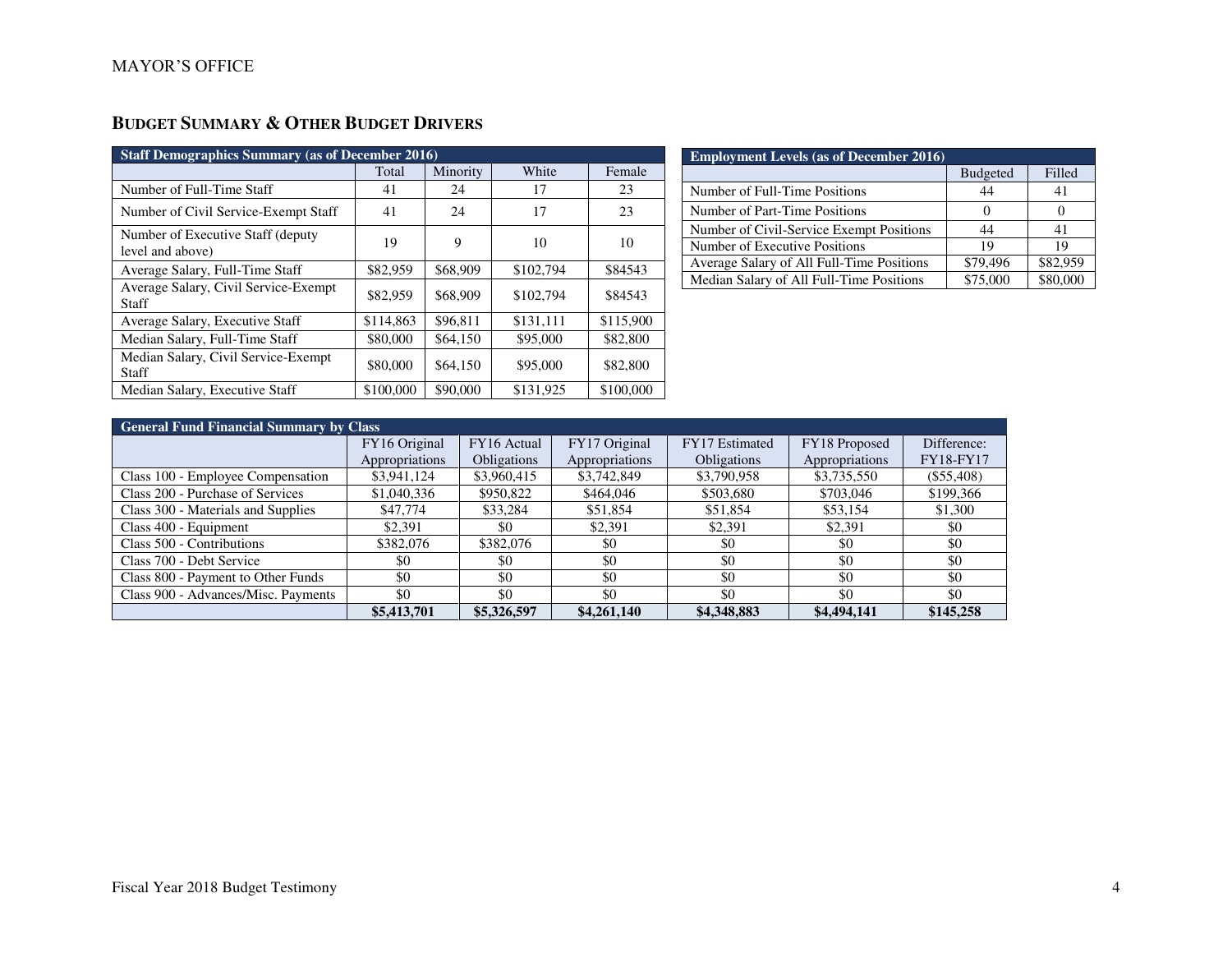#### MAYOR'S OFFICE

| <b>Professional Services Contracts Summary</b> |             |             |             |             |             |                 |  |           |
|------------------------------------------------|-------------|-------------|-------------|-------------|-------------|-----------------|--|-----------|
|                                                | <b>FY12</b> | <b>FY13</b> | <b>FY14</b> | <b>FY15</b> | <b>FY16</b> | <b>FY17 YTD</b> |  |           |
|                                                |             |             |             |             |             |                 |  | (Q1 & Q2) |
| Total amount of contracts                      | \$426,290   | \$386,000   | \$728,983   | \$534,652   | \$756,064   | \$95,859        |  |           |
| Total amount to M/W/DSBE                       | \$100,000   | \$100,000   | \$291,560   | \$240.415   | \$278,000   | \$12,000        |  |           |
| <b>Participation Rate</b>                      | 23%         | 26%         | 40%         | 45%         | 37%         | 13%             |  |           |

Several contracts were transferred to other departments in FY17, reducing the overall contract amount as well as our participation rate for the year. While the participation rate for the first half of FY17 is low, the Mayor's Office remains committed to seeking qualified M/W/DSBE vendors for future contracting opportunities. As it stands right now, the only contracts in the Mayor's Office are for state and federal lobbying services, and the OEO directory includes very few M/W/DSBE firms that offer these services. Because the Mayor's Office is committed to meeting the participation goals set by the City, we have been working with OEO to find firms who meet the qualifications and ensuring they become registered with the Office of Economic Opportunity.

| <b>M/W/DSBE Contract Participation Goal</b> |             |      |             |  |  |
|---------------------------------------------|-------------|------|-------------|--|--|
|                                             | <b>FY16</b> | FY17 | <b>FY18</b> |  |  |
| M/W/DSBE Contract Participation Goal        | 40%         | 25%  | 25%         |  |  |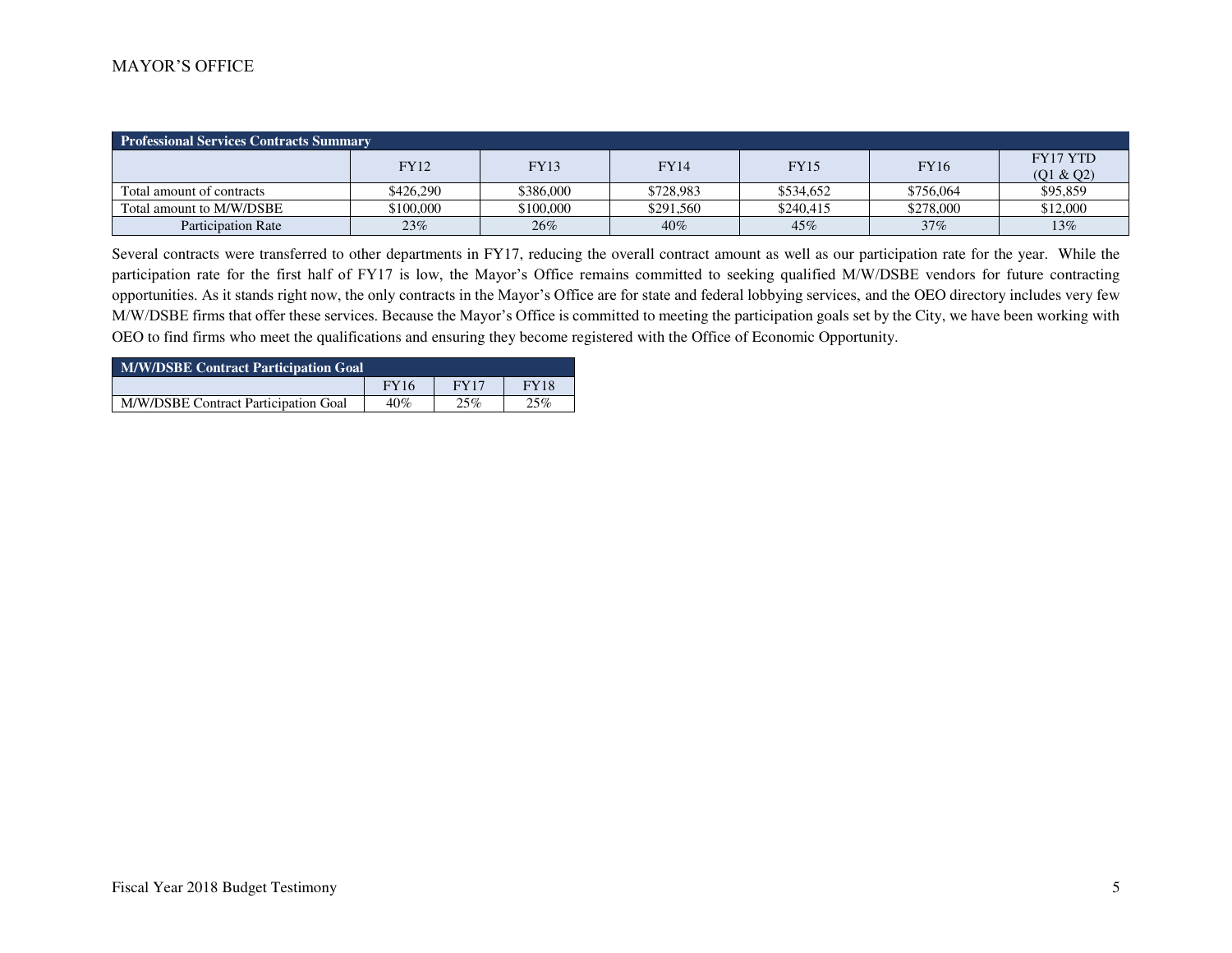## **PROPOSED BUDGET OVERVIEW**

#### **Proposed Funding Request**:

The proposed Fiscal Year 2018 General Fund budget totals \$4,494,141, an increase of \$145,258 over Fiscal Year 2017 estimated obligation levels. This increase is primarily due to the commission of an ADA Study as well as additional funding for Federal Lobbying services.

The proposed budget includes:

- \$3,735,550 in Class 100, a \$55,408 decrease over FY17. This funding will indicate the transfer of some positions over to the Mayor's Office of Labor and Mayor's Office of Education. This funding will also allow us to hire additional staff in the Office of Diversity & Inclusion, including a Training Coordinator and a Disability Constituent Services Coordinator, as well as an additional Coordinator in the Office of Public Engagement.
- \$703,046 in Class 200, a \$199,366 increase over FY17. This funding reflects money for an ADA Accessibility Study, Language Access and Interpreter Services, and additional funding for state & federal lobbyists.
- \$53,154 in Class 300, a \$1,300 increase over FY17. This funding printing, office supplies and materials and reflects a transfer of some funds from MDO to accompany movement of all Commission on Disabilities funds to Mayor's Office.
- \$2,391 in Class 400, which is the same amount as funded in FY17. This funding will cover the cost of our office equipment.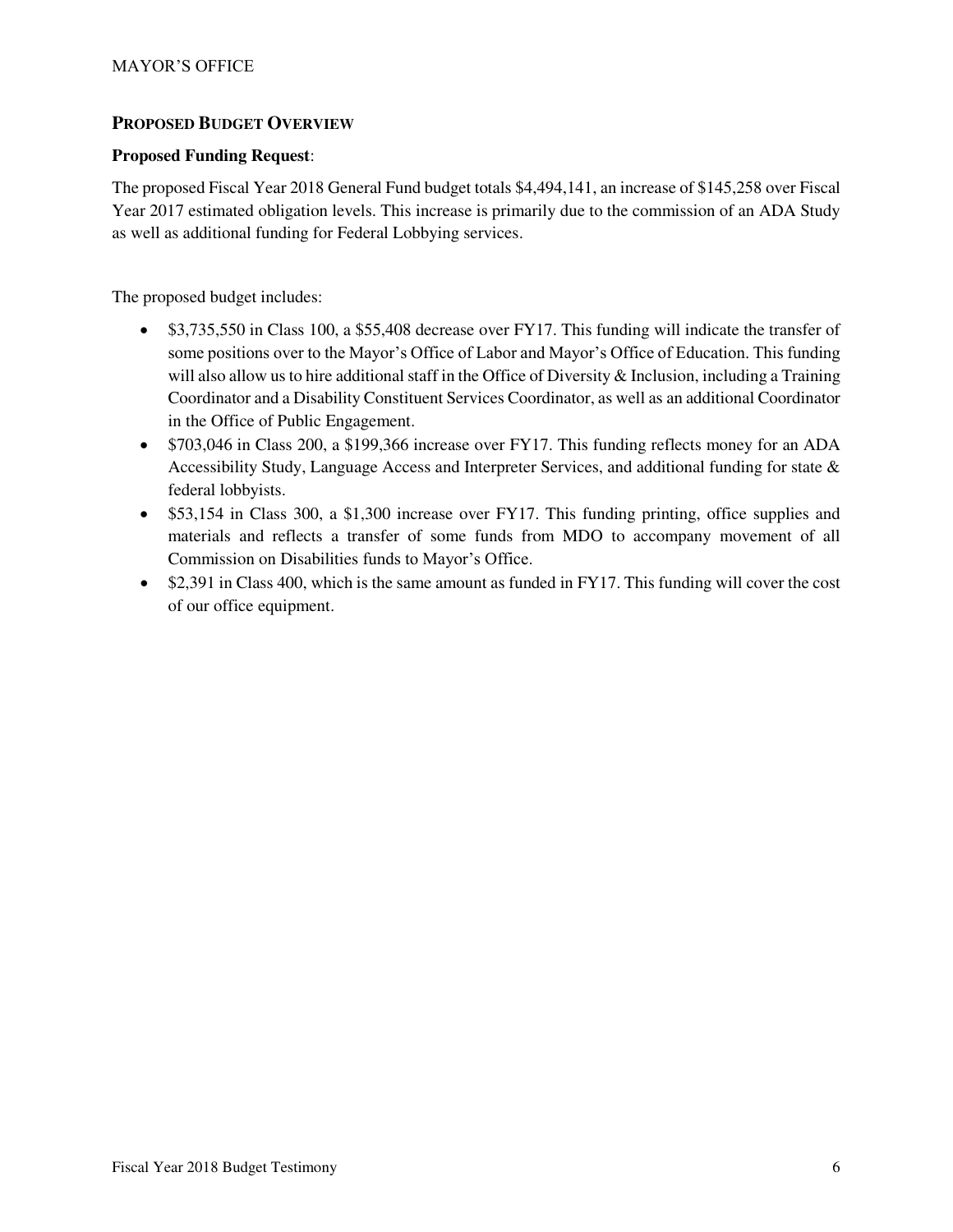# **STAFFING LEVELS**

The department is requesting 45 budgeted positions for FY18, with 2 positions moving to the Mayor's Office of Labor, and 3 new positions proposed, for a net increase of one position.

The increase is attributed to the hiring of a Disability Constituent Services Coordinator, Diversity & Inclusion Training Coordinator, and Public Engagement Coordinator.

#### **NEW HIRES**

| <b>New Hires</b>                    |                     |         |        |       |
|-------------------------------------|---------------------|---------|--------|-------|
|                                     | <b>Total Number</b> | English | French | Wolof |
| <b>Black or African</b><br>American |                     |         |        |       |
| Asian                               |                     |         |        |       |
| Hispanic or Latino                  |                     |         |        |       |
| White                               |                     |         |        |       |
| Other                               |                     |         |        |       |
| Total                               |                     |         |        |       |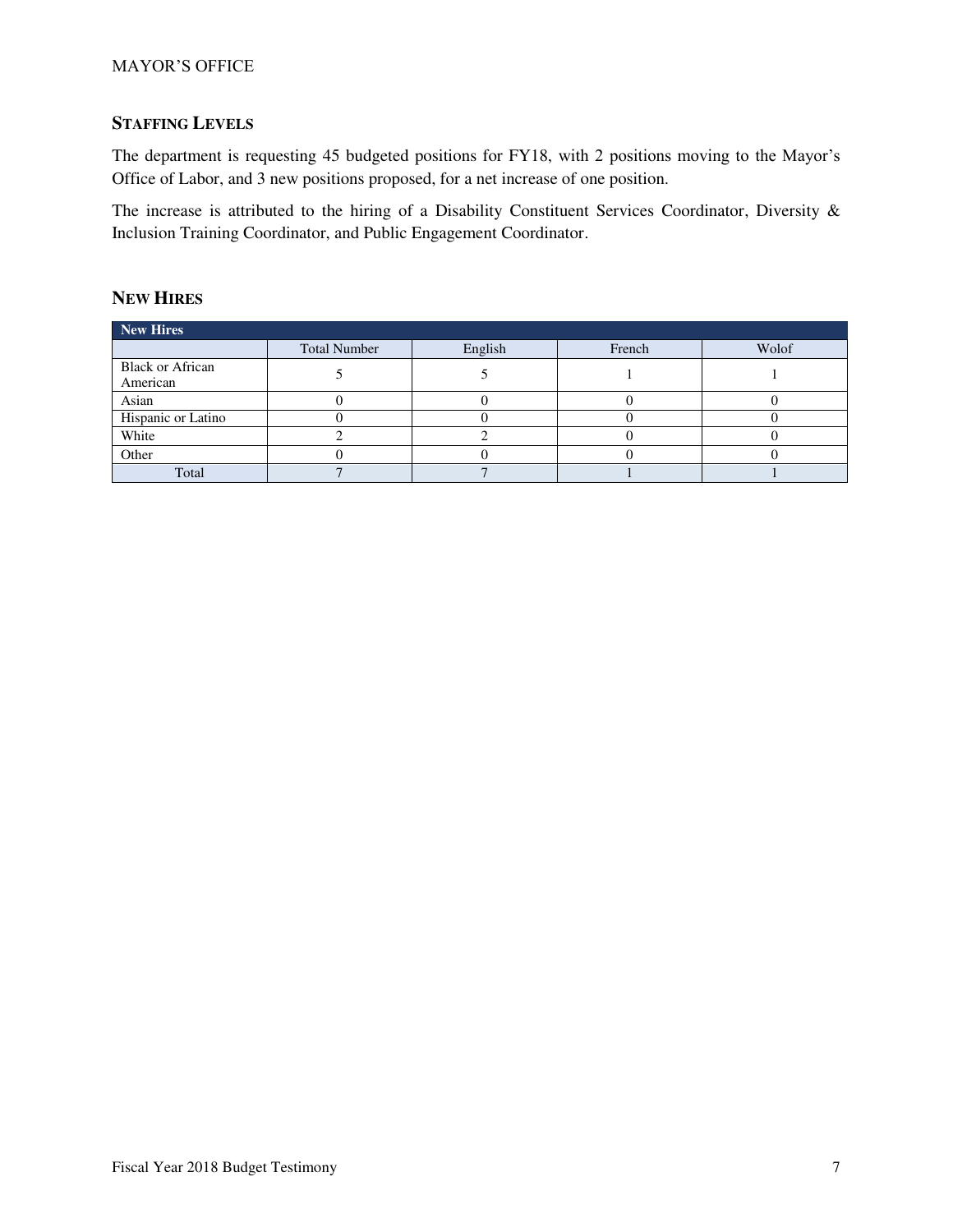# **PERFORMANCE, CHALLENGES, AND INITIATIVES**

| FY18 Performance Measures: Mayor, Chief of Staff, Executive Offices |             |            |             |             |  |  |
|---------------------------------------------------------------------|-------------|------------|-------------|-------------|--|--|
| Measure                                                             | <b>FY16</b> | FY17       | <b>FY17</b> | <b>FY18</b> |  |  |
|                                                                     | Actual      | <b>YTD</b> | Estimate    | Target      |  |  |
| Percent of performance reviews completed *                          | N/A         |            | $100\%$     | $100\%$     |  |  |
| Number of senior leadership meetings                                |             |            | 12          | 12          |  |  |
| Average response time to scheduling requests (days) **              |             | N/A        |             | 14          |  |  |

\* *This is a new measure. Performance reviews will take place in the second half of FY17.* 

*\*\* This is a new measure for FY18. The department will begin tracking data on July 1, 2017.* 

| <b>FY16</b> | <b>FY17</b> | <b>FY17</b> | <b>FY18</b> |
|-------------|-------------|-------------|-------------|
| Actual      | <b>YTD</b>  | Estimate    | Target      |
| N/A         | 40%         | 60%         | 80%         |
|             | N/A         |             | 80%         |
|             | N/A         |             |             |
|             |             |             |             |

*\*New measure for FY17. No data from FY16. Compliance is defined as reporting metrics on a monthly basis to the digital director. \*\* New measure for FY18. No data from FY17.* 

| FY18 Performance Measures: Public Engagement                  |             |            |             |             |  |  |
|---------------------------------------------------------------|-------------|------------|-------------|-------------|--|--|
| Measure                                                       | <b>FY16</b> | FY17       | <b>FY17</b> | <b>FY18</b> |  |  |
|                                                               | Actual      | <b>YTD</b> | Estimate    | Target      |  |  |
| Percent of annual reports published *                         | N/A         | 20%        | $100\%$     | 100%        |  |  |
| Percent of entities that met meeting goals **                 | $100\%$     | 100%       | 100%        | 100%        |  |  |
| Percent of meeting minutes posted within target timeframe *** | $100\%$     | 33%        | $100\%$     | $100\%$     |  |  |

*\* No annual reports were published in FY16.* 

*\*\* Currently, there are approximately 7-8 boards and commissions that each have monthly or bi-monthly public meeting requirements.* 

*\*\*\* The target timeframe is one week.* 

| FY18 Performance Measures: Policy, Legislation, and Intergovernmental Affairs |             |             |  |  |  |  |
|-------------------------------------------------------------------------------|-------------|-------------|--|--|--|--|
| <b>FY17</b>                                                                   | <b>FY17</b> | <b>FY18</b> |  |  |  |  |
| YTD                                                                           | Estimate    | Target      |  |  |  |  |
| Number of departments in compliance with submitting testimony *<br>N/A        |             |             |  |  |  |  |
|                                                                               |             | 16          |  |  |  |  |
|                                                                               |             |             |  |  |  |  |

*\*New measure for FY18.* 

*\*\*New measure for FY17.*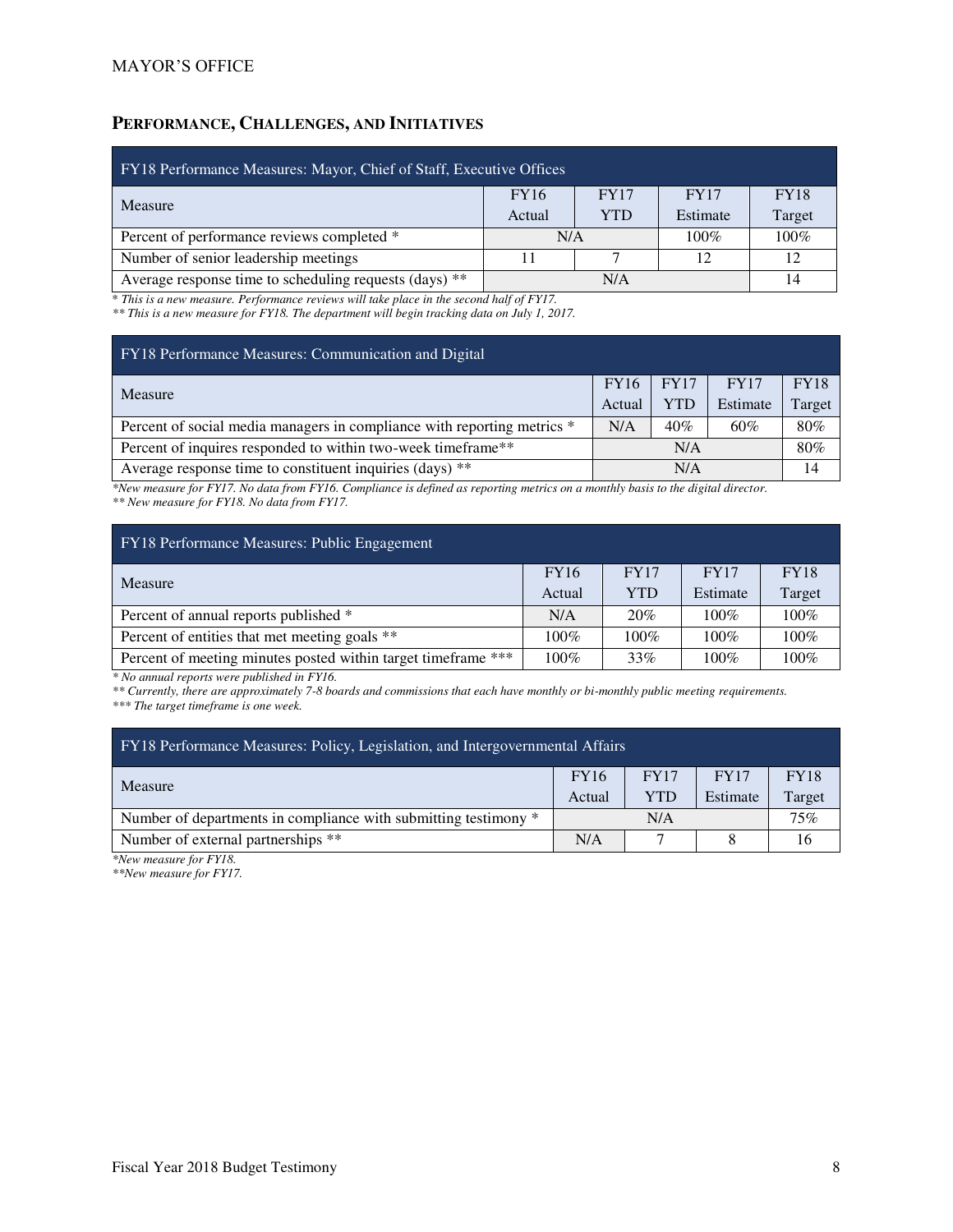| FY18 Performance Measures: Diversity and Inclusion                                                                |                |             |          |             |
|-------------------------------------------------------------------------------------------------------------------|----------------|-------------|----------|-------------|
| Measure                                                                                                           | <b>FY16</b>    | <b>FY17</b> | FY17     | <b>FY18</b> |
|                                                                                                                   | Actual         | <b>YTD</b>  | Estimate | Target      |
| Number of RFPs issued for the development of a strategic plan to<br>increase accessibility to city services *     |                | N/A         |          |             |
| Number of monthly meetings convened by the Mayor's Commission<br>on People with Disabilities                      | $\mathfrak{D}$ | 4           | 9        | 12          |
| Regular meetings convened by the Commission of LGBT Affairs **                                                    |                | N/A         |          | <b>TBD</b>  |
| Percent of departmental leaders trained ***                                                                       | N/A            |             |          | 50%         |
| Percent of departments who submitted quarterly workforce reports to<br>the Office of Diversity and Inclusion **** | N/A            |             |          | 100%        |
| Number of annual reports released *****                                                                           | N/A            |             |          |             |

*\* Measure will be tracked starting in FY18. The goal is to issue one RFP in FY18.* 

*\*\* "Regular" will be defined by the newly appointed Director of LGBT Affairs, who will start employment on 3/6/17. Measure will be tracked starting in FY18.* 

*\*\*\* The goal is to have 50% of departmental leaders trained by FY18, and 100% trained by FY19. Measure will be tracked starting in FY18. \*\*\*\* Measure will be tracked starting in FY18.* 

*\*\*\*\*\* The goal is to issue one report each year.* 

| FY18 Performance Measures: Chief Integrity Officer                |     |             |             |             |
|-------------------------------------------------------------------|-----|-------------|-------------|-------------|
| Measure                                                           |     | <b>FY17</b> | <b>FY17</b> | <b>FY18</b> |
|                                                                   |     | <b>YTD</b>  | Estimate    | Target      |
| Response time to gift-related questions (days)                    | ◠   | 3           | $\gamma$    |             |
| Number of employees who participate in Integrity Week*            | 108 | 190         | 190         | 210         |
| Number of employees who complete financial disclosures on time ** | 78% | N/A         | 90%         | 90%         |
| Number of employees participating in ethics survey ***            | 0   | 809         | 809         | N/A         |

*\* Integrity Week takes place during the month of November.* 

*\*\* FY17 YTD data not yet available; financial disclosures are due in May.* 

*\*\*\* The Ethics Survey takes place during the month of November and is conducted biannually,so it will not take place in FY18.*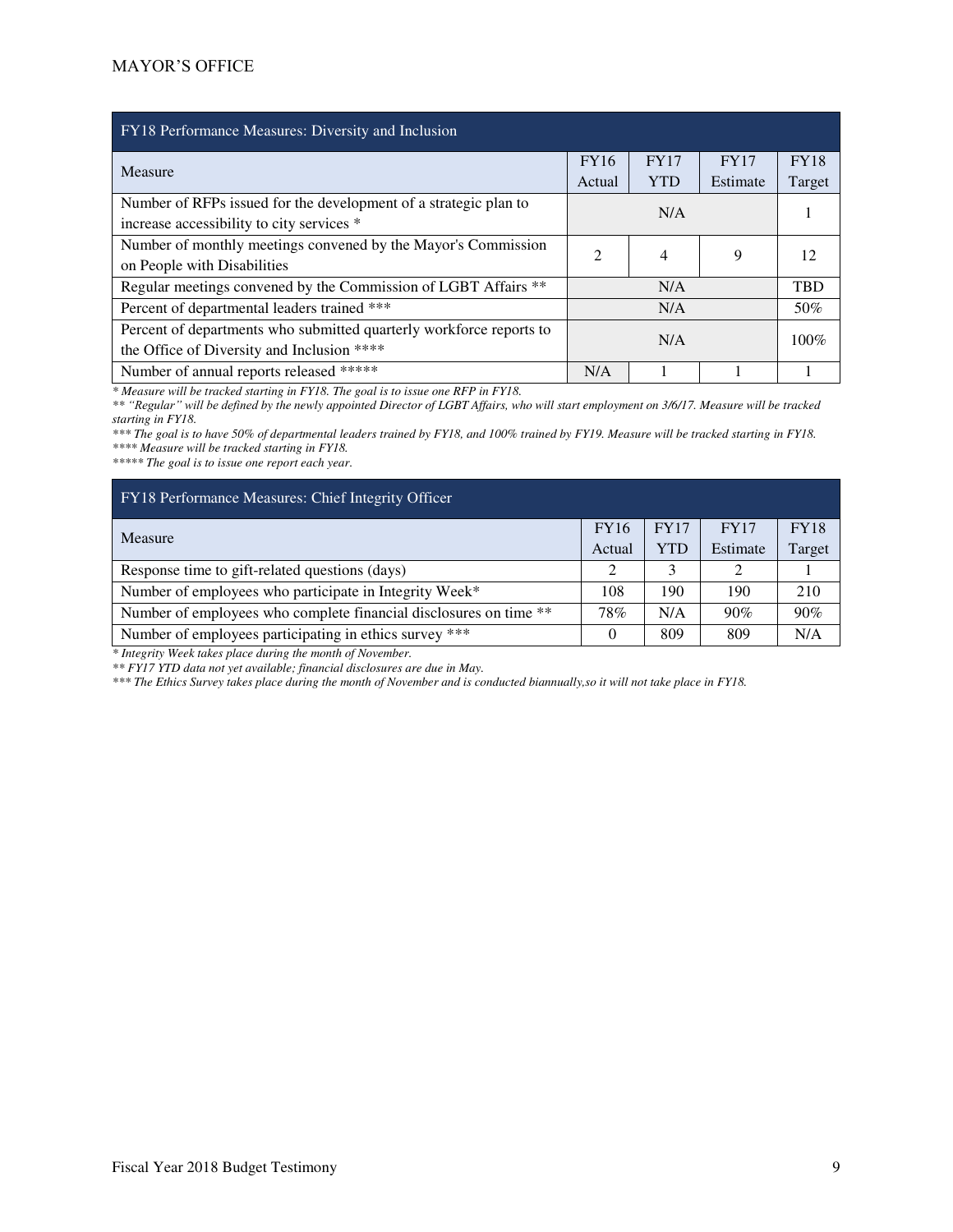## **OTHER BUDGETARY IMPACTS**

## **Federal and State (Where Applicable)**

While state and federal funding changes will not directly impact the Mayor's Office, we are closely monitoring potential threats and will work with our lobbyists and other partners to advocate for the needs of the City of Philadelphia.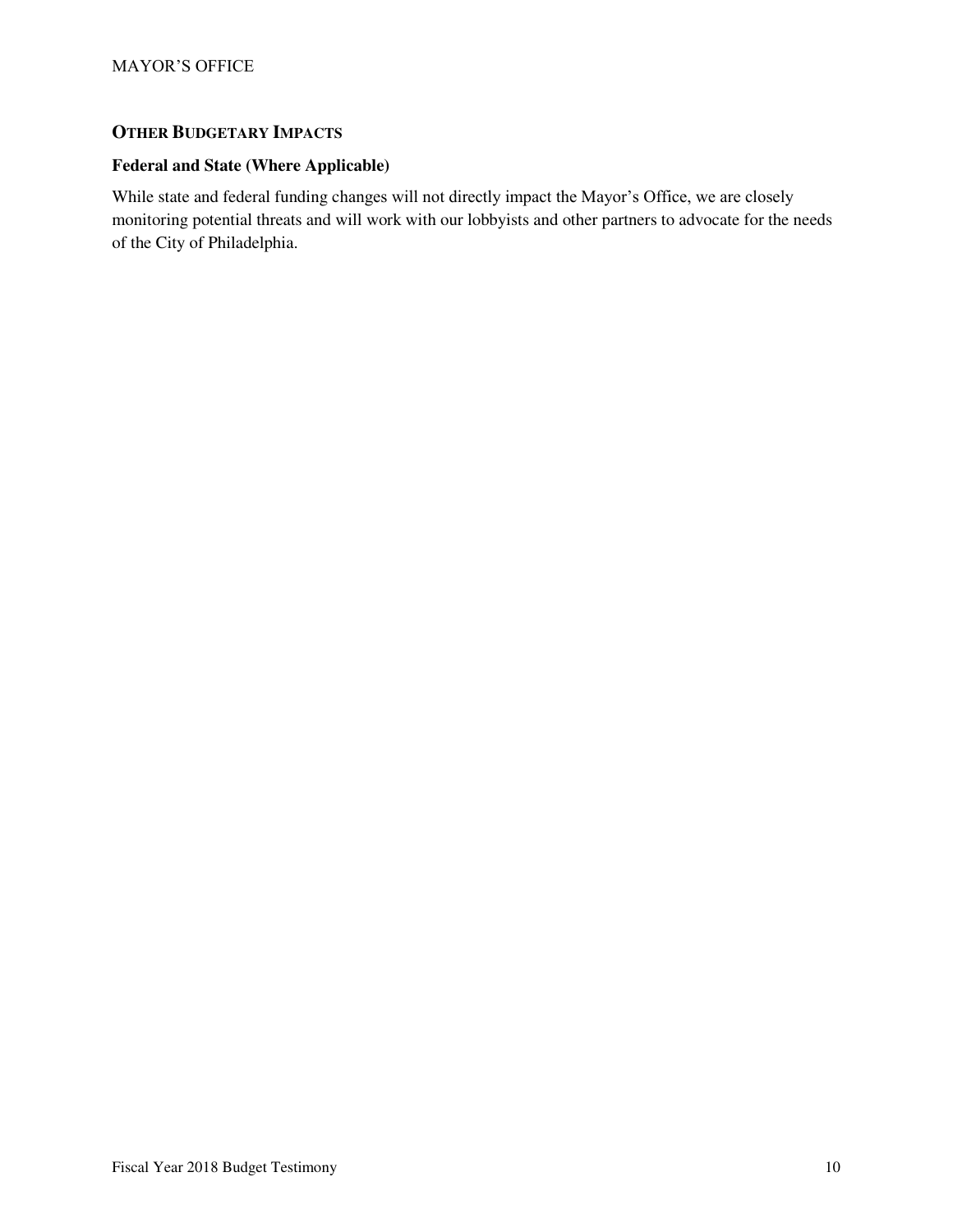# MAYOR'S OFFICE

# **CONTRACTING EXPERIENCE**

| M/W/DSBE Participation on Large Professional Services Contracts |                     |                     |                  |                   |                                    |                                     |                                            |                            |                                   |                                                                                            |                                          |
|-----------------------------------------------------------------|---------------------|---------------------|------------------|-------------------|------------------------------------|-------------------------------------|--------------------------------------------|----------------------------|-----------------------------------|--------------------------------------------------------------------------------------------|------------------------------------------|
| Top Five Largest Contracts, FY17                                |                     |                     |                  |                   |                                    |                                     |                                            |                            |                                   |                                                                                            |                                          |
|                                                                 | Service             | Dollar<br>Amount of | <b>RFP</b> Issue | Contract          |                                    | $%$ of<br>M/W/DSBE<br>Participation | \$ Value of<br>M/W/DSBE<br>Participation - | Total $%$<br>Participation | Total \$ Value<br>Participation - | <b>Local Business</b><br>(principal place<br>of business<br>located within<br>City limits) | Waiver for<br>Living Wage<br>Compliance? |
| Vendor Name                                                     | Provided            | Contract            | Date             | <b>Start Date</b> | Ranges in<br><b>RFP</b>            | Achieved                            | All DSBEs                                  | $-$ All DSBEs              | All DSBEs                         |                                                                                            |                                          |
|                                                                 |                     |                     |                  |                   | <b>MBE: Best</b><br><b>Efforts</b> | $0\%$                               | \$0                                        |                            |                                   |                                                                                            |                                          |
| Holland $&$<br>Knight                                           | Federal<br>Lobbying | \$100,000           | 6/6/2013         | 7/1/2016          | WBE: Best<br>Efforts               | $0\%$                               | \$0                                        | $0\%$                      | \$0                               | No                                                                                         | N <sub>o</sub>                           |
|                                                                 |                     |                     |                  |                   | DSBE: Best<br><b>Efforts</b>       | $0\%$                               | \$0                                        |                            |                                   |                                                                                            |                                          |
|                                                                 |                     |                     |                  |                   | MBE: 20%                           | $0\%$                               | \$0                                        |                            |                                   |                                                                                            |                                          |
| Buchanan<br>Ingersoll                                           | State<br>Lobbying   | \$100,000           | 8/2/2016         | 2/1/2017          | WBE: 20%                           | 25%                                 | \$25,000                                   | 25%                        | \$25,000                          | Yes                                                                                        | N <sub>o</sub>                           |
|                                                                 |                     |                     |                  |                   | $DSBE: 0\%$                        | $0\%$                               | \$0                                        |                            |                                   |                                                                                            |                                          |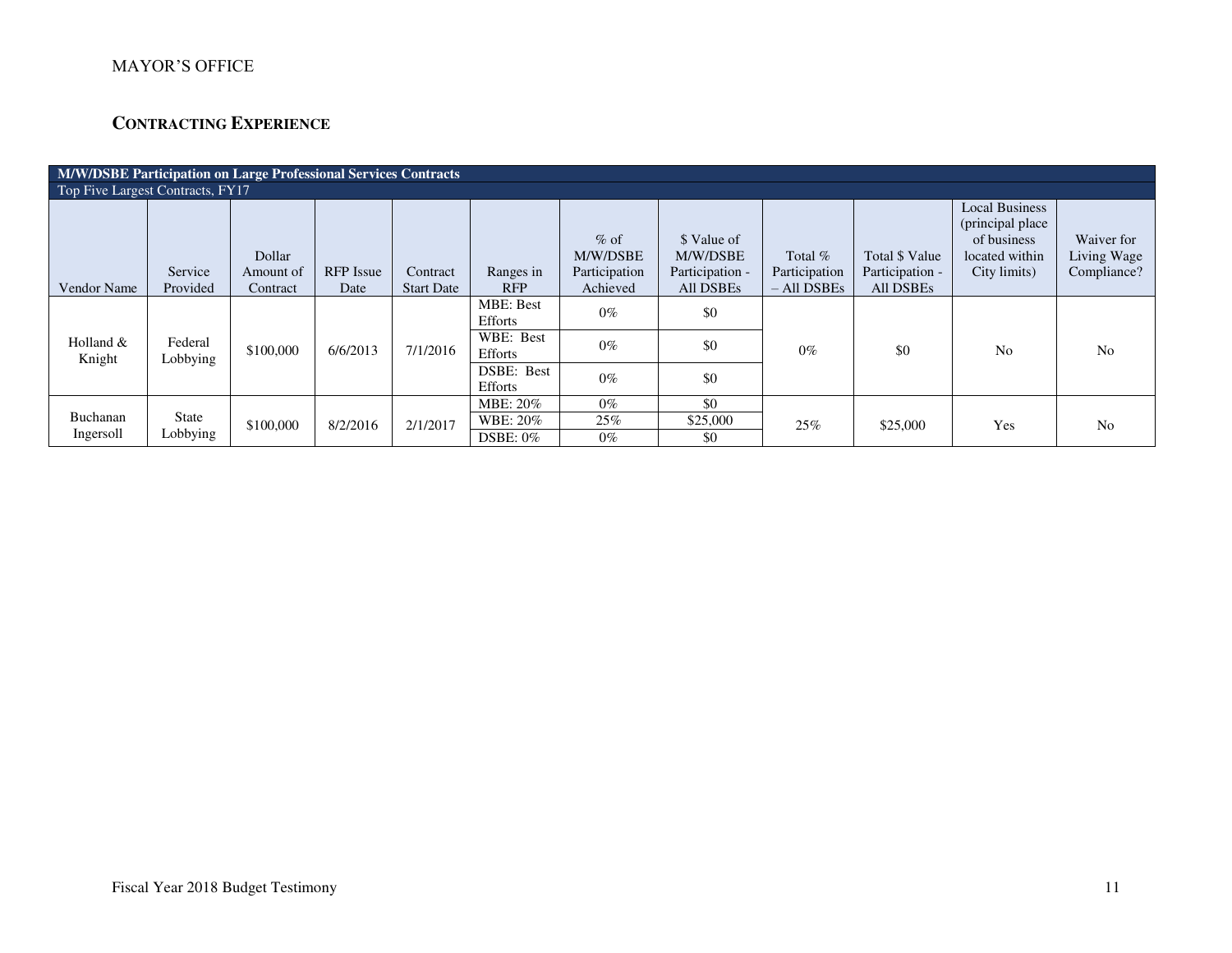# **EMPLOYEE DATA**

| <b>Staff Demographics (as of December 2016)</b> |                        |                |                            |           |                |  |  |
|-------------------------------------------------|------------------------|----------------|----------------------------|-----------|----------------|--|--|
|                                                 | <b>Full-Time Staff</b> |                | <b>Executive Staff</b>     |           |                |  |  |
|                                                 | Male                   | Female         |                            | Male      | Female         |  |  |
|                                                 | African-               | African-       |                            | African-  | African-       |  |  |
|                                                 | American               | American       |                            | American  | American       |  |  |
| Total                                           | 8                      | 8              | Total                      | 4         | $\overline{c}$ |  |  |
| % of Total                                      | 20%                    | 20%            | % of Total                 | 21%       | 11%            |  |  |
| Average Salary                                  | \$66,603               | \$71,350       | Average Salary             | \$98,750  | \$82,500       |  |  |
| <b>Median Salary</b>                            | \$57,500               | \$77,500       | Median Salary              | \$85,000  | \$82,500       |  |  |
|                                                 | White                  | White          |                            | White     | White          |  |  |
| Total                                           | 9                      | 8              | Total                      | 4         | 6              |  |  |
| % of Total                                      | 22%                    | 20%            | % of Total                 | 21%       | 32%            |  |  |
| Average Salary                                  | \$96,189               | \$110,225      | Average Salary             | \$141,776 | \$124,000      |  |  |
| Median Salary                                   | \$85,000               | \$99,500       | Median Salary<br>\$131,925 |           | \$125,000      |  |  |
|                                                 | Hispanic               | Hispanic       |                            | Hispanic  | Hispanic       |  |  |
| Total                                           | 1                      | $\overline{c}$ | Total                      | 1         | $\mathbf{0}$   |  |  |
| % of Total                                      | 2%                     | 5%             | % of Total                 | $5\%$     | $0\%$          |  |  |
| Average Salary                                  | \$58,300               | \$50,000       | Average Salary             | \$58,300  | \$0            |  |  |
| <b>Median Salary</b>                            | \$58,300               | \$50,000       | Median Salary<br>\$58,300  |           | \$0            |  |  |
|                                                 | Asian                  | Asian          |                            | Asian     | Asian          |  |  |
| Total                                           | $\theta$               | $\overline{4}$ | Total                      | $\theta$  | $\overline{c}$ |  |  |
| % of Total                                      | $0\%$                  | 10%            | % of Total                 | $0\%$     | 11%            |  |  |
| Average Salary                                  | \$0                    | \$86,250       | Average Salary             | \$0       | \$126,500      |  |  |
| <b>Median Salary</b>                            | \$0                    | \$77,500       | \$0<br>Median Salary       |           | \$126,500      |  |  |
|                                                 | Other                  | Other          |                            | Other     |                |  |  |
| Total                                           | $\Omega$               | 1              | Total                      | $\Omega$  | $\Omega$       |  |  |
| % of Total                                      | $0\%$                  | 2%             | % of Total                 | $0\%$     | $0\%$          |  |  |
| Average Salary                                  | \$0                    | \$46,900       | Average Salary             | \$0       | \$0            |  |  |
| Median Salary                                   | \$0                    | \$46,900       | \$0<br>Median Salary       |           | \$0            |  |  |
|                                                 | Bilingual              | Bilingual      |                            | Bilingual |                |  |  |
| Total                                           | $\overline{4}$         | 3              | Total                      | 3         | 1              |  |  |
| % of Total                                      | $10\%$                 | $7\%$          | % of Total                 | 16%       | $5\%$          |  |  |
| Average Salary                                  | \$68,325               | \$81,667       | Average Salary             | \$79,433  | \$150,000      |  |  |
| <b>Median Salary</b>                            | \$71,650               | \$55,000       | Median Salary              | \$85,000  | \$150,000      |  |  |
|                                                 | Male                   | Female         |                            | Male      | Female         |  |  |
| Total                                           | 18                     | 23             | Total                      | 9         | 10             |  |  |
| % of Total                                      | 44%                    | 56%            | % of Total                 | 47%       | 53%            |  |  |
| Average Salary                                  | \$80,935               | \$84,543       | Average Salary             | \$113,728 | \$116,200      |  |  |
| <b>Median Salary</b>                            | \$75,000               | \$82,800       | <b>Median Salary</b>       | \$95,000  | \$101,500      |  |  |